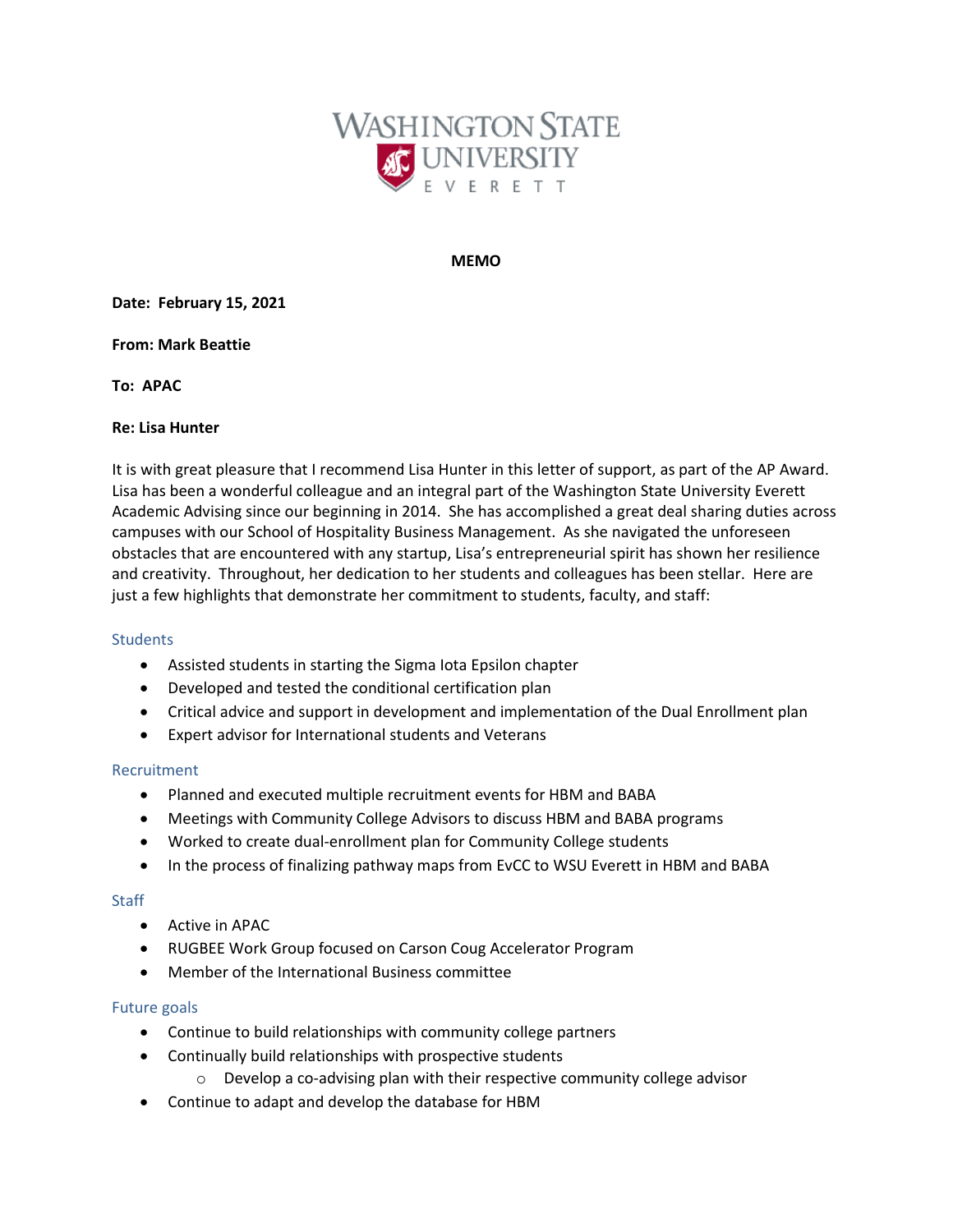• Find opportunities to participate in curriculum development

In conclusion, Lisa plays a key role in the success of WSU Everett. As shown in this past year, her dedication to students, faculty, and staff has been exemplary. Please feel free to contact me should you have any questions or desire further information.

Sincerely, Mark

**Mark Beattie, PhD**

**Associate Vice Chancellor for Academic Affairs**

**Clinical Assistant Professor**

Washington State University Everett

915 North Broadway

Everett, WA 98201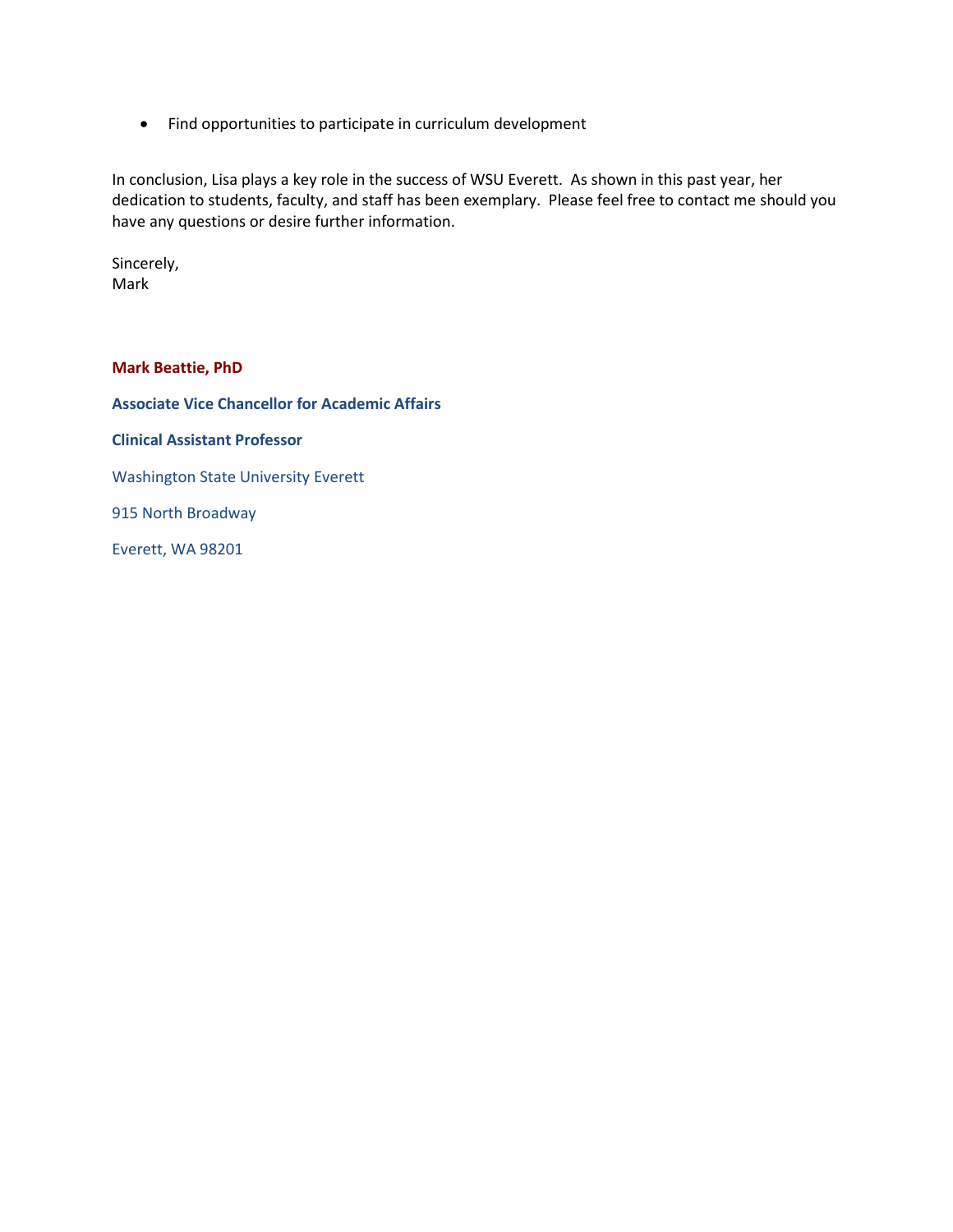# March 11, 2021

Dear WSU Administrative Professional Advisory Council,

It is my pleasure to nominate my colleague, Lisa Hunter, for the 2021 Administrative Professional Contribution Award. I have known and worked with Lisa for the past couple of years on the Washington State University (WSU) Everett campus as a colleague in recruitment/admissions and a collaborator in student success. Lisa is the epitome of a team player and is very deserving of this award.

Ms. Hunter has been a Washington State University employee since 1997, starting out in the College of Communication. In 2011, she moved into the role of Academic Coordinator Senior within the Carson College of Business. As a coordinator, she manages the Cesar Ritz program and supports business programs on the WSU Everett campus. Recently Lisa stepped up to serve as the interim advisor for business students on the WSU Everett campus. As part of the award criteria, I will address how Lisa meets the requirements of this award.

One of the first areas I want to touch on is how Lisa goes above and beyond her expected job responsibilities. I previously mentioned that Lisa serves as the interim advisor for business students on the WSU Everett campus. She was initially going to serve in this interim role for a few months, however, it is now March 2021 and she is still serving in this interim role. The WSU Everett campus is grateful to her and her dedication to our students, ensuring they have appropriate advising so they can be successful in their academic endeavors. If it were not for her serving in this interim role, I fear what would have happened to our business students and program. In addition to serving in this interim role, Lisa also served in another interim capacity on the Everett campus. While one of my colleagues was out on maternity leave, Lisa stepped up to serve as the chair of our reinstatement committee. My colleague knew that asking Lisa to oversee reinstatement while she was out meant that our students seeking reinstatement would be safe. Lisa is also very familiar with the reinstatement process and has wonderful relationships with our reinstatement partners on the Pullman campus.

Another way in which Lisa meets the award criteria is through her innovative problem solving. The WSU Everett campus is a young campus and Lisa's institutional knowledge has definitely helped us out on more than one occasion. Lisa regularly attends our bimonthly Student Affairs meetings where she can help us troubleshoot any challenges we run into. A few months ago, during the Student Affairs meeting I reported that we have a new Exploring program on our campus. I mentioned that if a student did not quite meet the criteria for one of our programs, we would move them to Exploring and assign a "U' code. Lisa quickly jumped in and mentioned that in the Carson College of Business they were trying to change or remove "U" codes. She suggested I speak to Institutional Research to see what they would suggest we do with those Exploring students. It turns out the "U" codes are somewhat useless and really do not help the student understand the courses that they would need for the program they intend to pursue (outside of Exploring). I am grateful for Lisa's ability to recognize a problem and speak up for the greater good.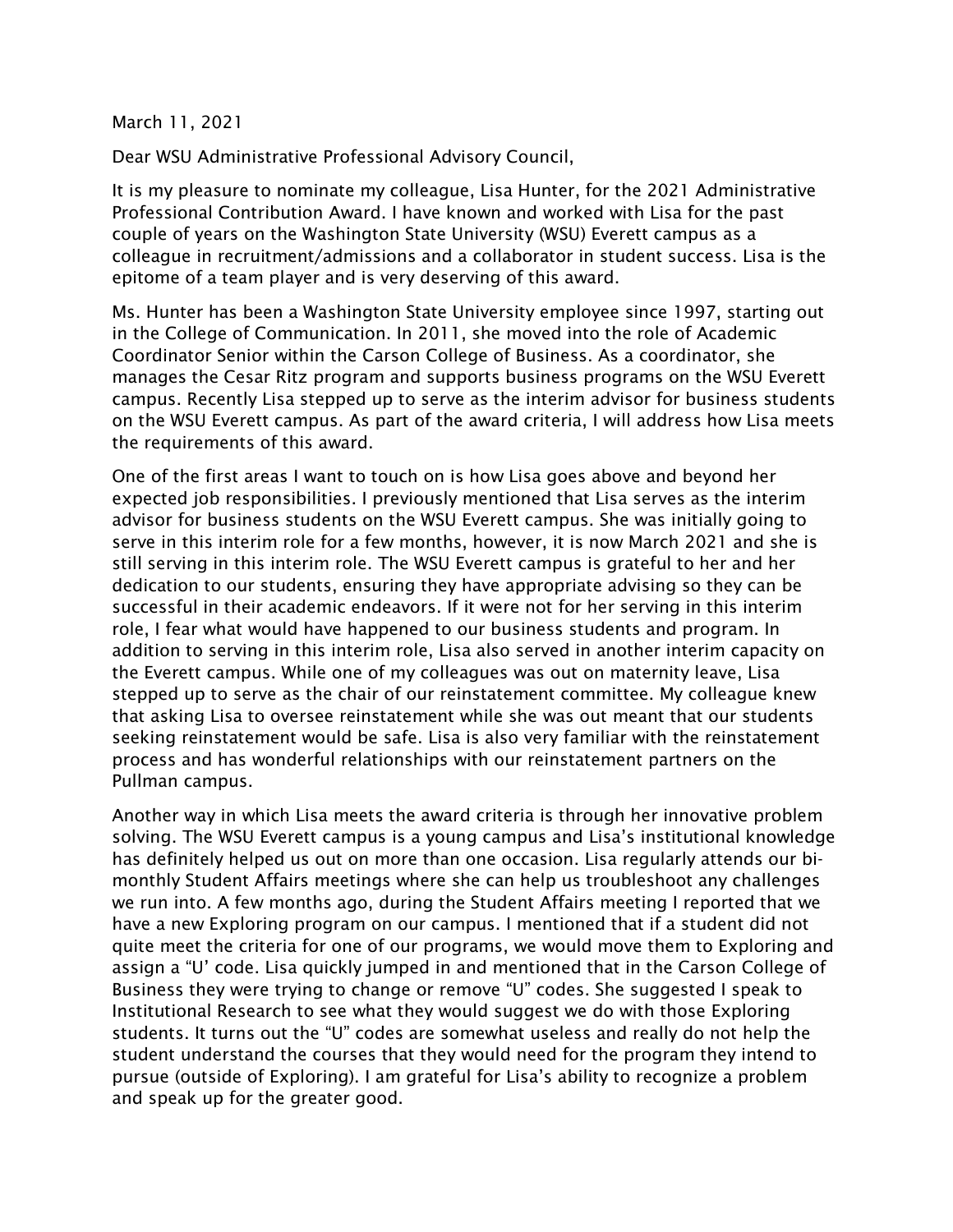I want to mention that despite the distance of Lisa being located in Pullman and myself being located on the Everett campus, I have been able to build a positive working relationship with her. She is always pleasant to work with and she has become a wonderful asset and resource to us at WSU Everett.

I want to thank you for taking the time to consider Lisa Hunter for this wonderful award. If there is anything else I can do or provide to support Lisa, please do not hesitate to contact me at [holly.longman@wsu.edu.](mailto:holly.longman@wsu.edu)

Sincerely,

Holly Longman, M.Ed. Associate Director of Student Affairs Washington State University Everett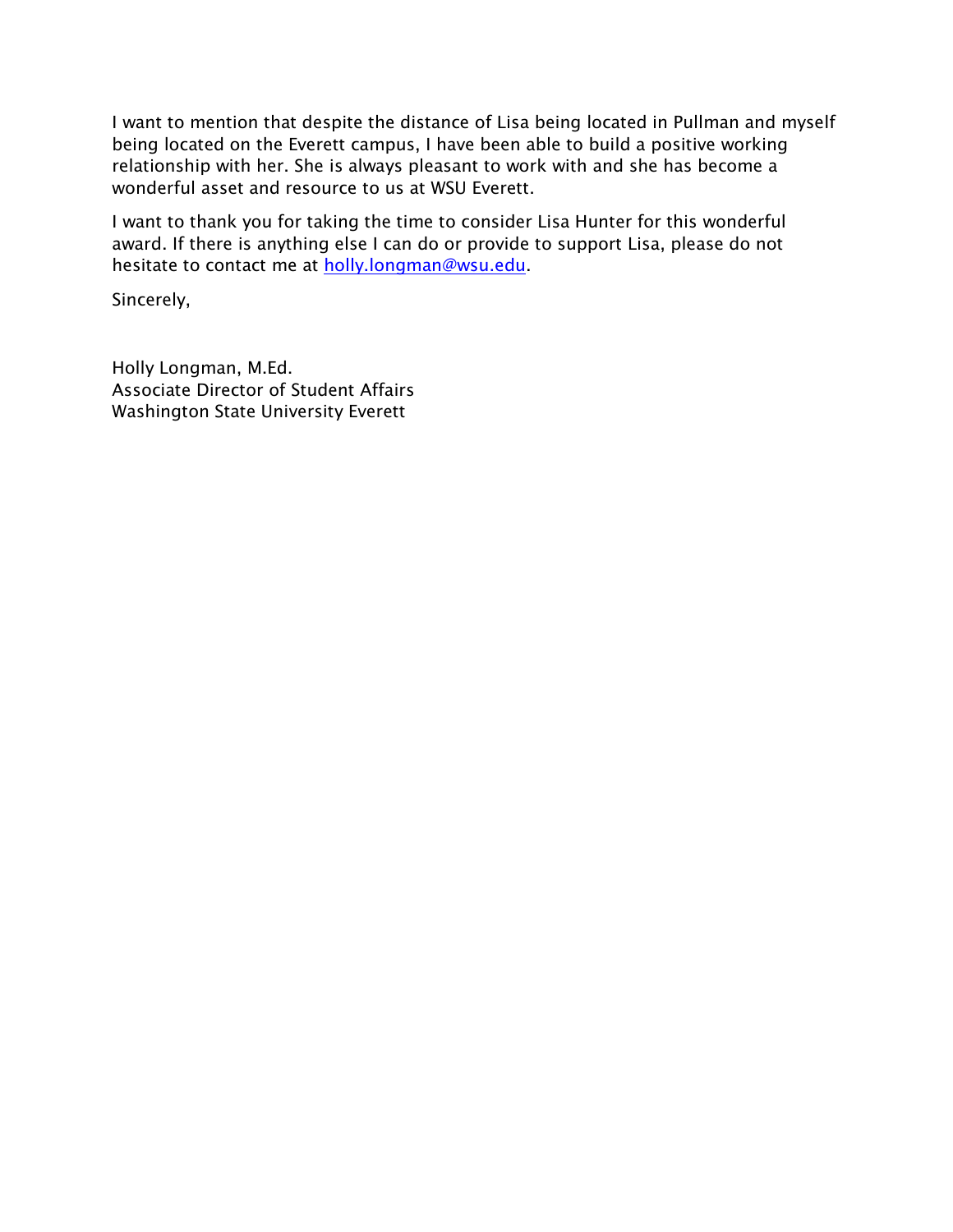

March 29, 2021

AP Contribution Award Committee Administrative Professional Advisory Committee

Dear AP Contribution Award Committee,

It is my pleasure to nominate Lisa Hunter for the 2021 AP Contribution Award. Lisa is the Partner Program Enrollment Manager for the School of Hospitality Business Management within the Carson College of Business. Lisa has worked for WSU for 24 years and I had the pleasure of being hired by Lisa in my initial role at WSU Everett. Throughout this letter I will touch on a few reasons that Lisa is incredibly deserving of this award.

As I mentioned above, I met Lisa when I interviewed and was hired into my position with WSU Everett. She had been an interim advisor for the Hospitality Business Management program until I was hired. Due to this Lisa was one of the first relationships that I built at I WSU. She is incredibly helpful and knowledgeable in many different areas. Over the years I have always had Lisa to turn to with questions and to bounce ideas off, she gives wonderful advice. Due to her tenure at WSU she also has a profound sense of the processes and procedures. I have learned so much from Lisa and am so thankful to have her to turn to for advice and Lisa has been working with WSU Everett for the past two years as an interim advisor. Even though she is in Pullman she is a part of the Everett team and assists us with Everett focused initiatives even though she does not have to. When I was out on leave Lisa had no hesitations in stepping up and covering one of my areas while I was away. All of this is above and beyond her duties of advising students on an interim basis for Everett.

Lisa serves on multiple university committees as well as many within the Carson College of Business. Due to her knowledge Lisa is looked to for many different tasks. When the Carson College of Business was redesigning their curriculum, Lisa served on many of the committees bringing her expertise in scheduling, advising, university processes, etc. She did all of this while advocating for students not on the Pullman campus. For as long as I've known her Lisa has always had a "OneWSU" mindset. She has always thought of the students, staff and faculty one the other campuses, including the students in Brig, Switzerland that are many times forgotten.

If you are looking to solve a problem, look no further than Lisa Hunter. One of my favorite things about Lisa is her ability to solve problems. Working in Everett with limited resources we run into situations with classes, faculty, schedules, etc. where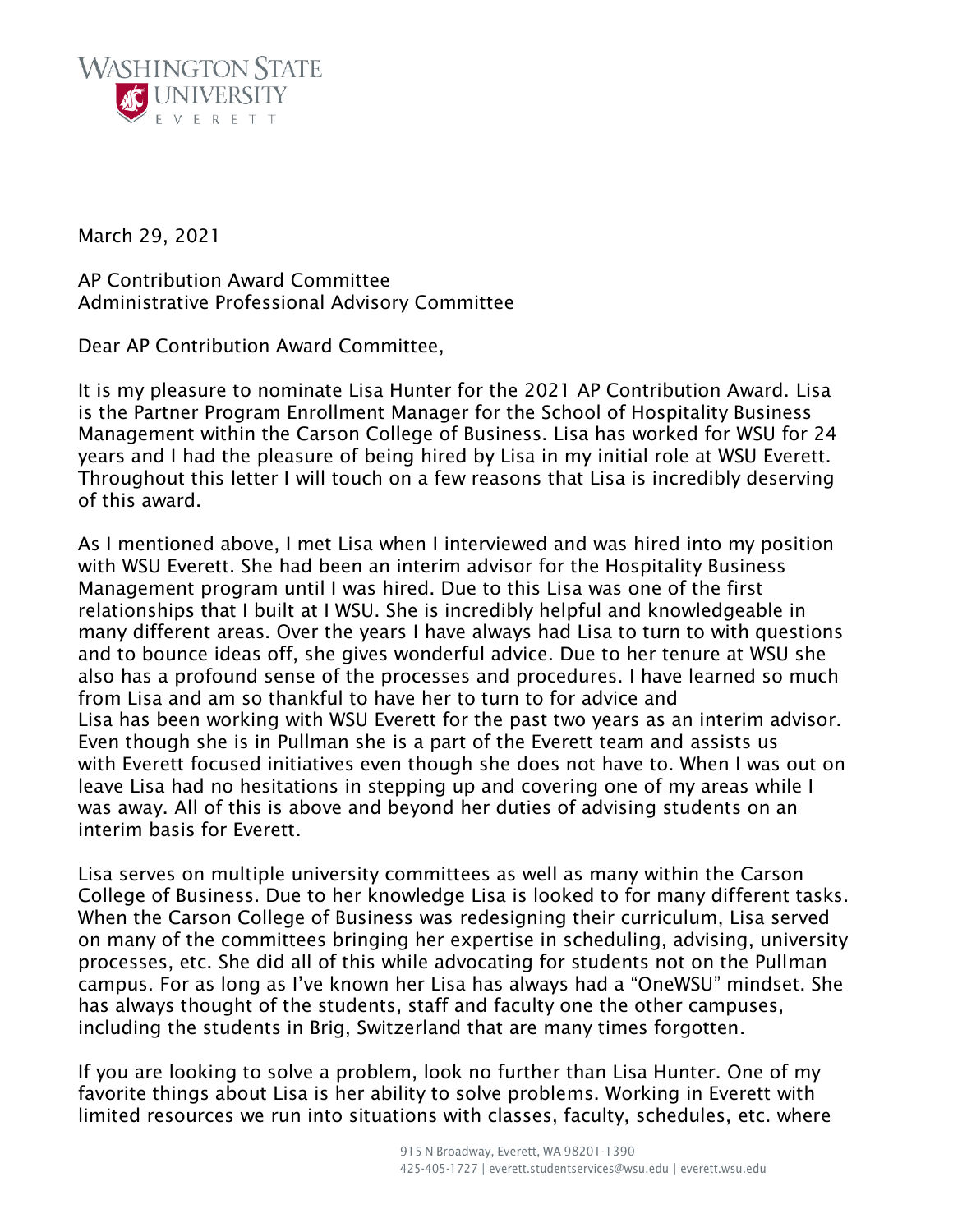

we must get creative. Lisa was my go-to when I ran into issues, I knew that she would always have a creative solution to get the students what they needed. The example that comes to mind is scheduling. Every semester I would work with Lisa to come up with a way to get students classes with limited faculty. We eventually came up with a great system of sharing classes and faculty from other campuses, benefiting students across the system.

I am incredibly lucky to work with Lisa Hunter and am honored to nominate her for the AP Contribution Award. She is one of the hardest working and dedicated people I know. She is more than deserving of this award.

Please let me know if I can provide any additional information. Thank you for the time and consideration.

Anna McLeod

## **Anna McLeod, M.Ed.**

EVERETT

Associate Director of Student Affairs WSU Everett phone: 425-405-1727 email: [anna.mcleod2@wsu.edu](mailto:anna.mcleod2@wsu.edu) everett.wsu.edu<br>WASHINGTON STATE **COUNTY**